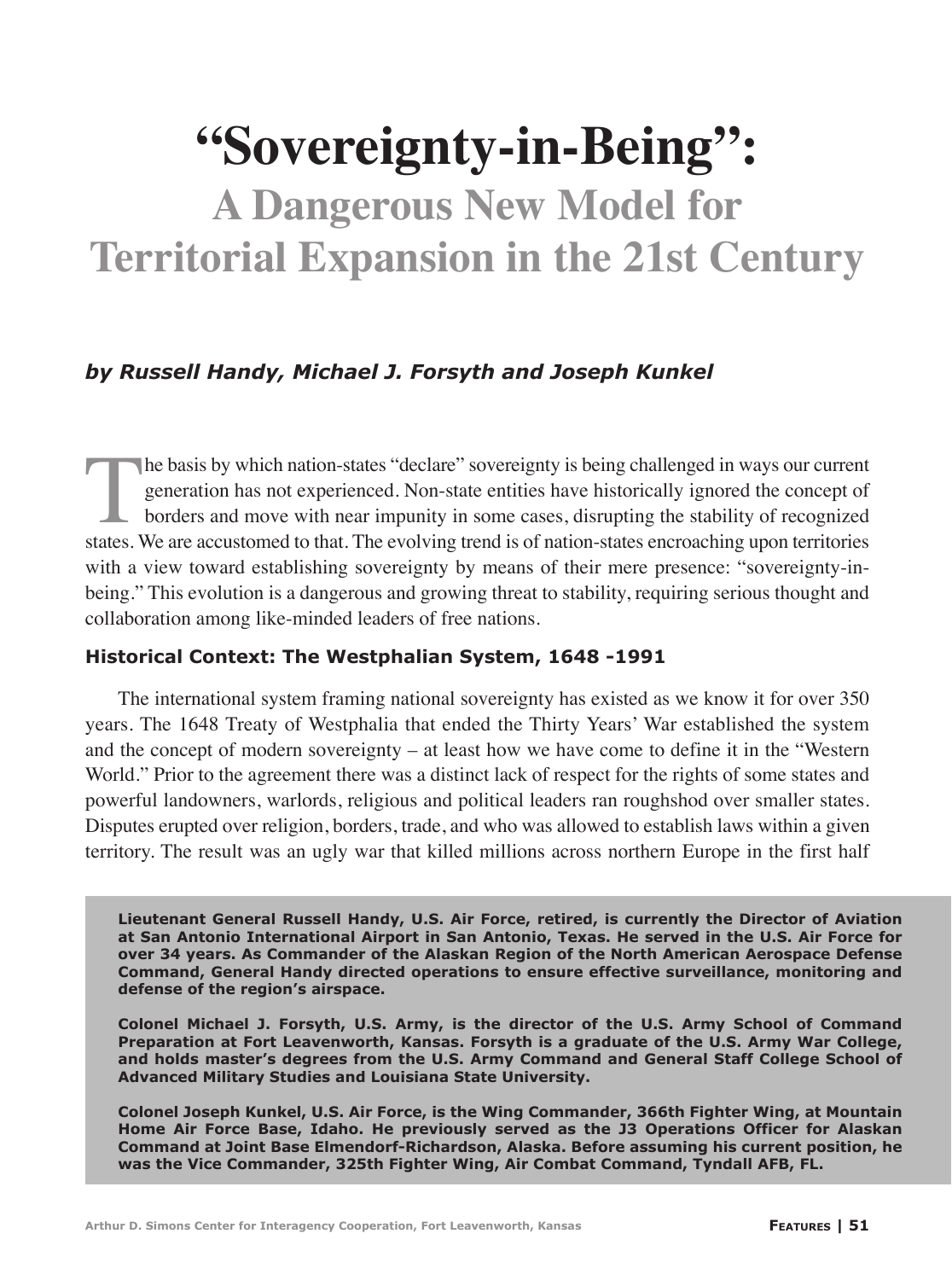of the 17<sup>th</sup> century. The devastation of the land and loss of life finally exhausted the antagonists who met in a diplomatic congress to establish peace. The assembled ambassadors went beyond a simple peace treaty and completely revamped the concept of national sovereignty.<sup>1</sup>

#### **...the tenet of Westphalian sovereignty has generally held over the past three centuries – until recently.**

The Thirty Years' War began partially as a result of encroachment upon the rights of governance between neighbors. Although leaders of several political entities attempted to overrun their neighbors over genuine disagreements about internal policy, in many cases the invasions were simply land grabs to enlarge territorial possessions. The treaty established the conditions to make such behavior among political leaders anathema. Specifically, the terms recognized the right of sovereignty of each state over its land, people, and foreign policy on an equal basis. Further, the treaty "formalized" the instrument of war as a policy tool in the hands of internationally recognized sovereign political leaders and held those leaders responsible for unacceptable warlike acts. Thus, sovereignty gave exclusive dominion over territory and the people within designated borders to the recognized political leaders, free of interference by neighboring rulers. All recognized states, no matter their size, ethnicity, or creed, and their leaders were considered equally sovereign within the international community. Sovereignty – defined as dominion or rule over an area – became the central tenet of the treaty and this modern concept has endured to today.<sup>2</sup>

This is not to say all powers have respected the sovereignty of their neighbors. Napoleon and Hitler are illustrative examples of leaders who trampled over the Westphalian standard. Napoleon ignored sovereign borders in an attempt to expand the French Revolution across Europe, but was defeated when an alliance finally coalesced to turn him back. One might say Hitler used the sovereigntyin-being model expertly during the Sudeten Crisis with Czechoslovakia and subsequently had his usurpation underwritten by the western European Allies at the Munich Conference. Both of these leaders became pariahs in their time and the international community united to turn them back and return the world back to accepted norms.

Despite these few historical "bumps in the road," the tenet of Westphalian sovereignty has generally held over the past three centuries – until recently. Events over the past two decades involving both non-state and state actors have undermined the system and begun to make us question if we are "all in" with Westphalian principles.

#### **Westphalian "Outliers"?**

As implied earlier, although we in the western world respect and generally adhere to Westphalian principles and, quite frankly, assume all others *should –* we've witnessed conspicuous violations over the past 20 years. China offers an illustrative example of a nation adhering to an evolving interpretation of sovereignty, presenting a distinct challenge to the United States and her allies and partners in the region.<sup>3</sup> China ended a centuries-long decline in the early  $20<sup>th</sup>$  century to emerge as a regional power in Asia, global economic powerhouse, and competitor for influence. Prior to 1945, China would likely contend they had suffered for several hundred years at the hands of colonizing nations in the West that encroached on her sovereignty. Since China emerged from its civil war in 1949, it has jealously guarded its territorial borders and prerogatives of internal domestic policy. As China's rise gained steam with the economic reforms of the early 80s, it began to experience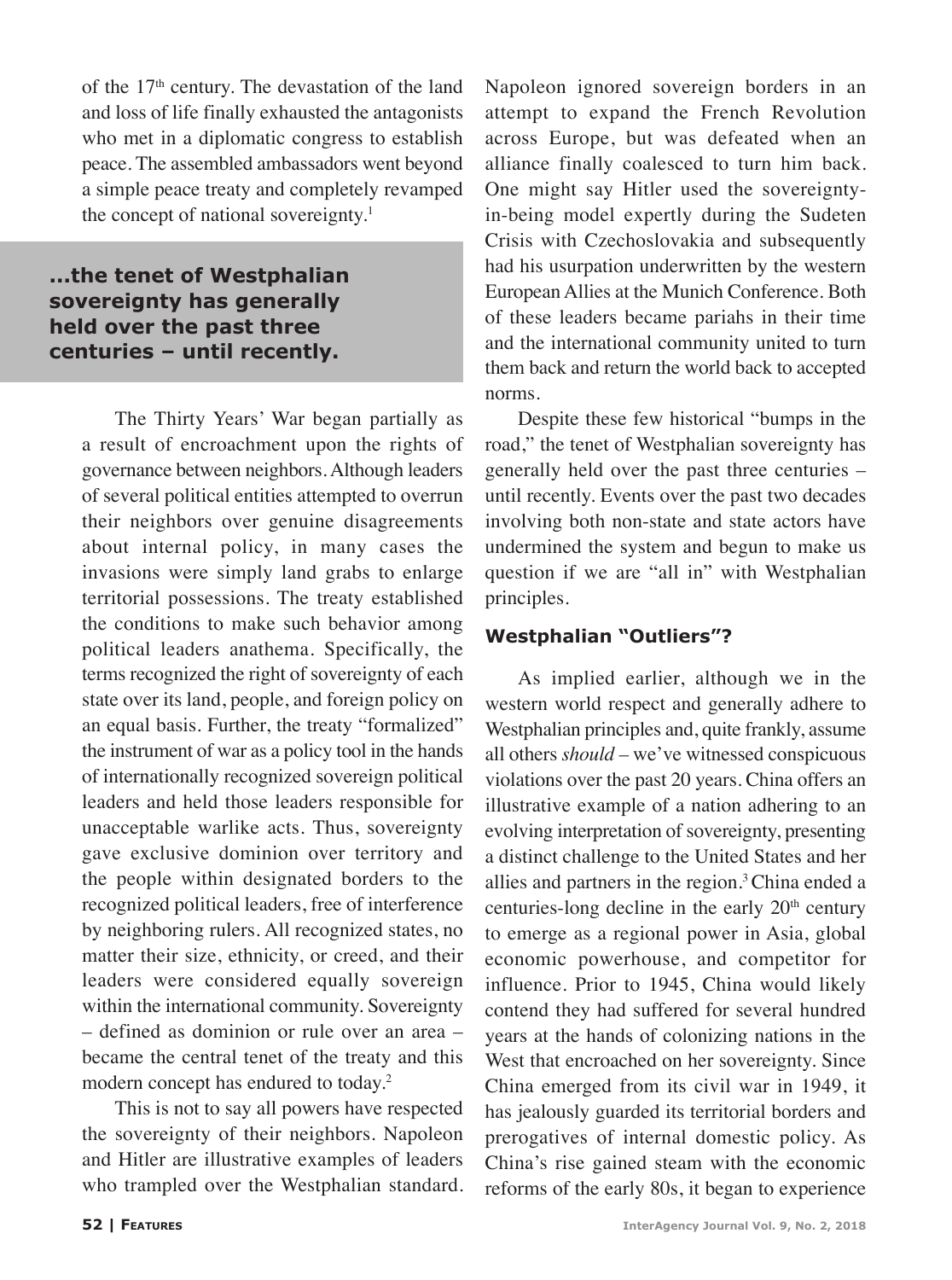corresponding growing pains associated with her newfound strength. As the economy grew so did China's need for resources to fuel her expansion. Since much of its required natural resources exist in its "backyard," a competition has ensued in which China seeks to establish sovereignty over areas purported to have the desired resources, such as the isolated rocks of the Spratly Islands.<sup>4</sup>

The South and East China Sea are flashpoints of intense rivalry where China and several countries are vying for control of tiny islands and their surrounding areas where rich resources are thought to exist. Additionally, nationalist aspirations are driving China to make claims on disputed islands. They are aggressively pressing claims in these regions and have progressed from presence operations to full-fledged land reclamation efforts in order to establish permanent installations on these barren rocks and reefs. In all cases, establishing their claims pushes international norms to the side and redefines sovereignty according to their template. This has many stark implications that could result in ugly consequences around the globe such as the danger of miscalculation, inability to deter aggression, and a new rise of militarism.

Former U.S. Secretary of Defense Ashton Carter noted that "turning an underwater rock into an airfield simply does not afford the rights of sovereignty," or allow a country to push air or maritime borders outward. Carter's statement was a rebuke to Chinese assertions that a rock is an island that they can claim as sovereign territory.5 Despite U.S. objections, China is continuing its buildup in the disputed territories and is pushing a message through international media justifying the effort as simply normal development activities on their sovereign territory.

Russia's actions demonstrate that it, like China, is capable of developing its own unique interpretation of sovereignty. Since the inception of the Russian nation, it has continuously sought and succeeded in expanding its territory to the east, west, north, and south. As Russia began to coalesce as a nation in the  $15<sup>th</sup>$  century their leaders began to press south and east from Muscovy – an area surrounding modern Moscow – to extend political dominion and unite the various Rus tribes. This penchant to expand was passed on to the Romanov dynasty and the Tsars. One historian has noted that Russia expanded its territory about 55 square miles per day, which equates to 20,000 square miles per year, from 1500 to 1900. Among the reasons the Romanov kings pushed their territorial claims outward was a need to create external crises to keep the people unified, generate national pride, secure a stable tax base, and take control of natural resources. The borders of Russia expanded in all directions from the 17<sup>th</sup> century through the end of the Romanovs and Russian Empire in 1918. The Tsars pushed east to the Pacific, followed by eastern Europe in the  $18<sup>th</sup>$  and early 19<sup>th</sup> century, and then finally, to the south into what is now the "stans" of central Asia. The competition with Britain for territory in Asia became so intense that historians have dubbed it the "Great Game." The political control the Romanovs achieved became a historical legacy later bequeathed to the Soviet Union and part of the Russian image of past greatness.6

#### **Despite U.S. objections, China is continuing its buildup in the disputed territories...**

The collapse of the Soviet Union in 1991 created a sudden burst of new countries and national aspirations among former Soviet republics and satellites. Many of these countries, such as Ukraine and Belarus, are part of Russia's near abroad,<sup>7</sup> which Russia considers its traditional sphere of influence. The newfound sovereignty of these and other countries surrounding Russia became a source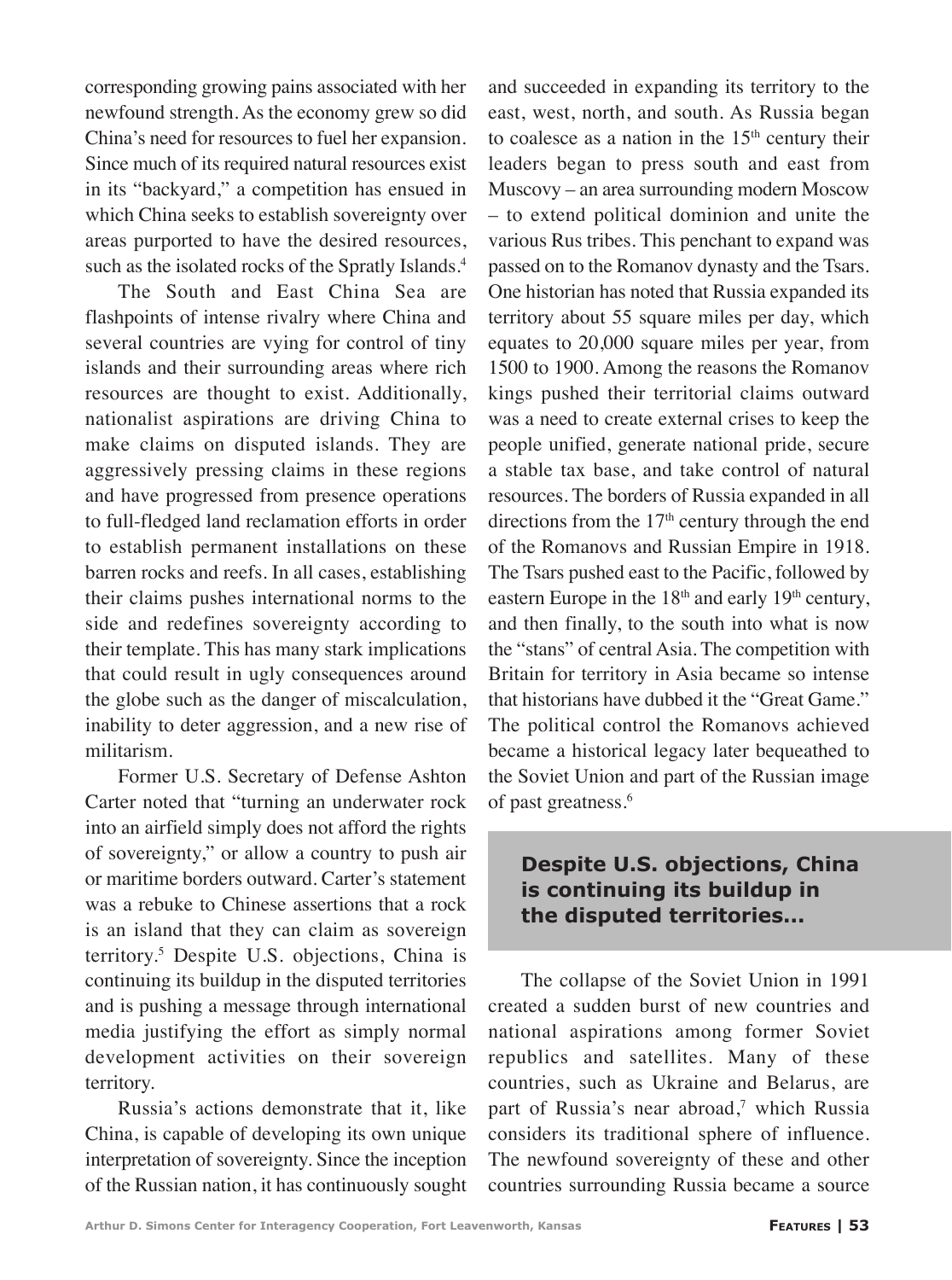of irritation and embarrassment. Oligarchic leaders like Vladimir Putin have invariably awaited the opportunity to reverse this trend by re-exerting influence over what was deemed as Russia's rightful area of interest. Russia's annexation of Crimea and the on-going dispute with Ukraine are cases-in-point.<sup>8</sup> Russia arguably manufactured a crisis and intervened, claiming to "protect ethnic Russian populations" in the region. In the process, they established claims to the territory based on the demographic make-up of the area, all at the expense of the territorial integrity of their "adversary," Ukraine, and ultimately challenging the principles of sovereignty in place since the  $17<sup>th</sup>$  century.

#### **Sovereignty-in-Being**

A case can be made that China and Russia are applying a deliberate and very similar *"possession is 9/10 of the law"*-style strategy in these very diverse parts of world we'll label sovereignty-in-being; defined as follows:<sup>9</sup>

A nation that has physical control of a given territory first – even if it is claimed by another country in word – gains sovereignty by their mere presence at the expense of the other(s).

#### **Nations continue to compete and the process by which they are doing so we have labeled as sovereignty-in-being.**

In other words, presence (for some period of time, not formally established by any recognized international norm) equals ownership.

Here is how a nation implements a sovereignty-in-being stratagem. The desired region may contain an ethnically related population fueling nationalist ambitions and/ or a significant amount of coveted natural resources. The area in question could reside within the borders of a sovereign nation or as

part of the global commons. The interested nation then begins by conducting frequent presence operations in the area. Inevitably, diplomatic confrontations between the nation and regional competitors begin, leading to a rise in tension, but the tensions fall short of generating a military response. The aggressive nation then makes a unilateral announcement extending a land, air or maritime claim well beyond accepted international norms for their recognized territorial extent. The next phase involves establishing a permanent presence in the coveted area in an attempt to legitimize the claim, thus establishing sovereignty-in-being. Finally, the claimant challenges any competitor that seeks to prevent the nation from keeping its newly enlarged territory by asserting that any violation of the area is a violation of her national sovereignty. This sovereignty-in-being model completely undermines the Westphalian system and the recognition of national sovereignty by the international community.

The concept described above is not really new. Many nations of the past followed this pattern in attempts to expand from the time of Westphalia through the  $20<sup>th</sup>$  century. It is nice to think that nations no longer seek to expand or aggressively compete with others in the  $21<sup>st</sup>$ century, but it is naïve to think in this manner. Nations continue to compete and the process by which they are doing so we have labeled as sovereignty-in-being. In essence, what we see happening today is that some nations are using a new twist in reverting to the old paradigm of international competition for territory.

#### **Enter the Arctic**

Has sovereignty-in-being extended into the Arctic? This broad expanse, rich in natural resources that have been extremely difficult to access to date, is ripe for territorial dispute, given the trend of receding multi-year ice and the resultant increase in access and potential for human activity. A concrete example of our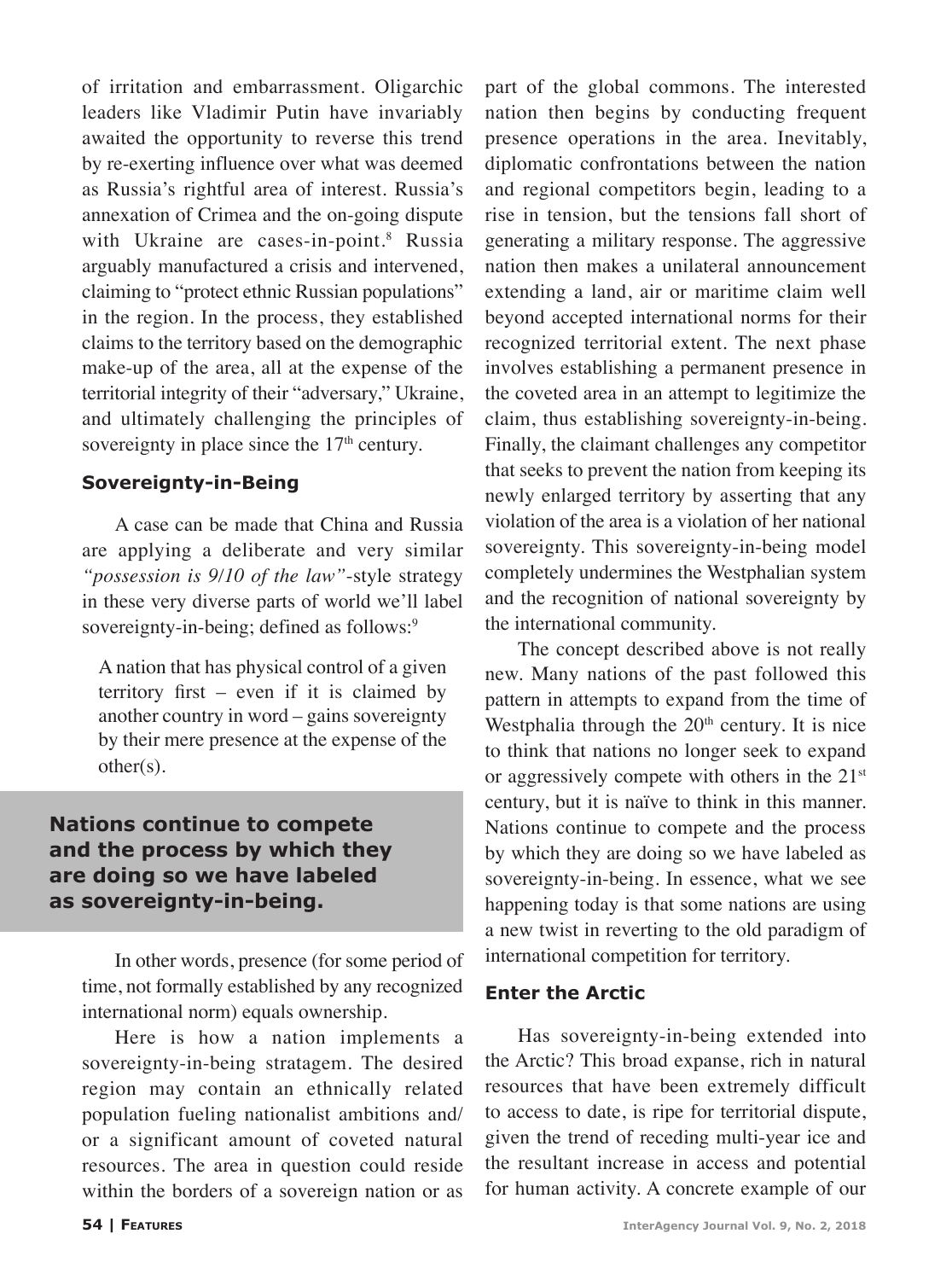sovereignty-in-being model in the Arctic recently occurred on Svalbard, an island archipelago over which Norway exercises sovereignty by a treaty agreement.<sup>10</sup> Russian Deputy Prime Minister Dmitry Rogozin, whose portfolio includes development in the Arctic, made a trip by air to the Svalbard without informing the Norwegian government. While there he reportedly "ridiculed Norwegian authorities" and stated that Russia would in time "make the Arctic our own." Before this journey Rogozin was on record as having said that "we [Russia] will lose the battle for resources, which means we'll lose in a big battle for the right to have sovereignty and independence" if Russia fails to assert its claims.<sup>11</sup> This is a clear illustration of the method by which the sovereignty-inbeing model identified here is implemented and represents a warning signal to all observers that "the Kremlin believes that credible displays of power will settle conflicting territorial claims."12 Russia clearly views the Arctic region as within its sphere due to its proximity. The presence of abundant natural resources provides further incentive to assert control.<sup>13</sup> Expansion of sovereignty claims by Russia in the Arctic is not only plausible, but a predictable continuance of a historical pattern exhibited over several centuries.

#### **Implications**

In the worldview of most United States citizens, the thought is that peace is the prevailing norm with limited periods of conflict eventually leading back to periods of peace. An alternative viewpoint is that conflict and competition are constants, interrupted by brief periods of peace. Nations that believe the latter are more inclined to employ sovereignty-in-being and gamble that, although their actions could lead to conflict, aggressive steps will force potential adversaries to stand down thus achieving their ends.14 Therefore, to ensure continuation of the Westphalian system and that it remains the

standard of the international community, United States' national strategy and policy must seek to deter potential adversaries while simultaneously reassuring partners of our commitment to peace and stability.

#### **...there are several volatile areas of the world today with nations in those regions using sovereignty-in-being to expand.**

As already noted, there are several volatile areas of the world today with nations in those regions using sovereignty-in-being to expand. Russia is pressing claims in its European near abroad as demonstrated by its systematic way of gaining control of swaths of land in its former satellites where significant pockets of Russian nationals live. They are also advancing claims in the Arctic where many experts believe there is a treasure trove of resources. There is a grave danger of miscalculation as a result of overly aggressive bilateral efforts to solidify claims since nations could misinterpret each other's actions. For example, a nation might establish so called redlines that constitute the point at which they will react to the actions of another country. If they then fail to act when that point is crossed it could embolden an aggressor to take even greater risks. Eventually, this could produce an unexpected counteraction when the honor and credibility of the aggrieved nation is questioned, resulting in conflict that could easily widen.

#### **Way Ahead – Time for a New Westphalia?**

The United States must assume a leading role in ensuring this concept of sovereignty-in-being is not legitimized by successful implementation over time by nations such as China and Russia. The U.S. and like-minded nations that adhere to the international norm of the Westphalian model of sovereignty should formally reaffirm their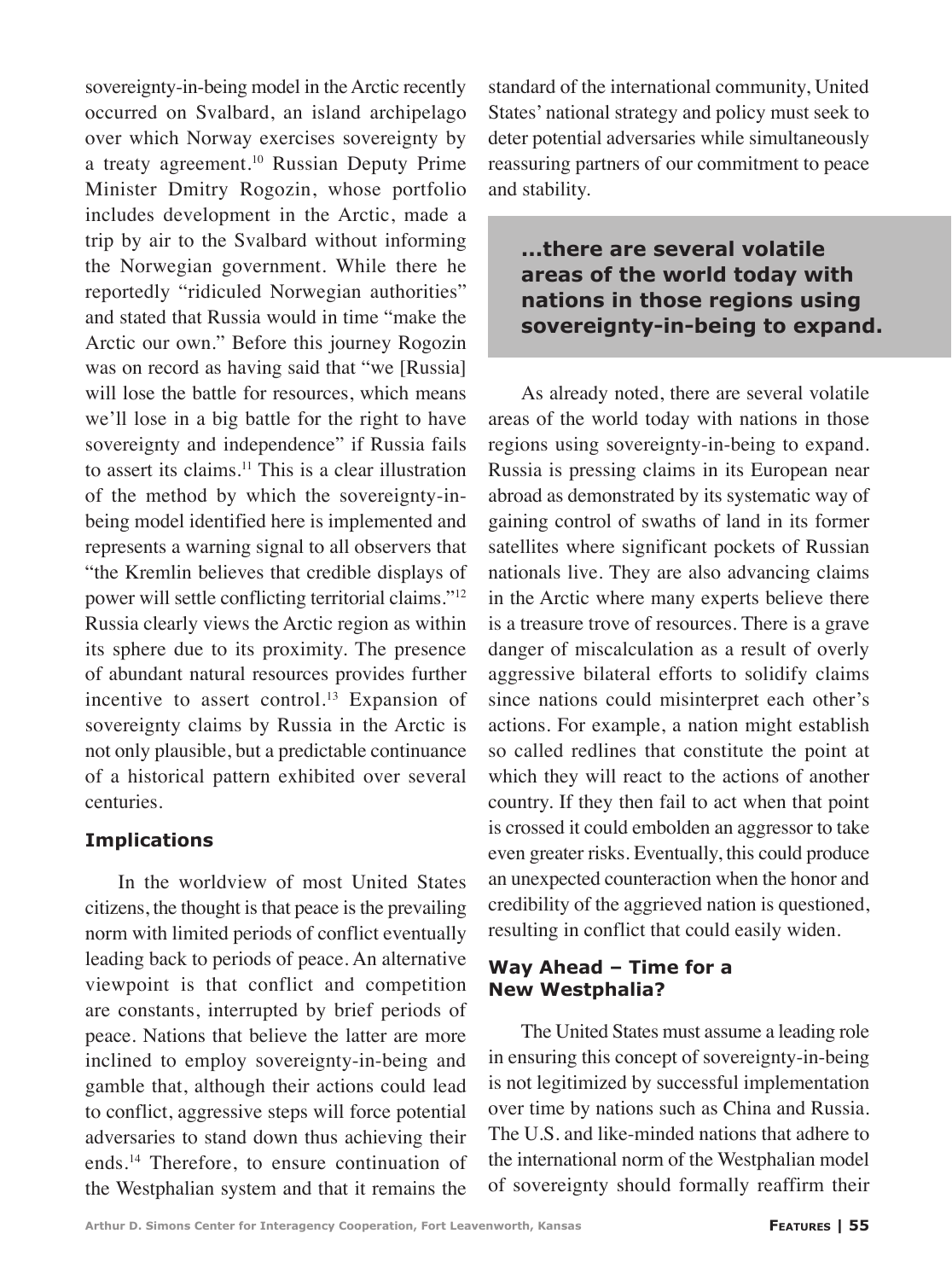support of the concept. This reaffirmation of sovereignty requires strong language and unity of the signatories in a formal agreement, a new Treaty of Westphalia, which then becomes foundational to any counter-claim when nations attempt to exercise sovereignty-in-being. The signatories to this agreement should then develop and implement a strategy that encourages all actors to conform to this newly stated international norm of sovereignty. The strategy would require that all nations, regardless of size or military strength, respect their neighbors equally. The U.S. and like-minded partners must press international bodies such as the United Nations to ratify such agreement(s) – and be prepared to enforce them – emphasizing the inviolability of recognized borders, and the requirement to maintain the global commons for the benefit of all nations. All of these things are critical to present a common front to those who would usurp Westphalian sovereignty.

No strategy is viable unless those implementing it are resolved to see it through. Too many times over the course of history a well-intentioned nation or coalition was unable to deter an aggressor bent on territorial expansion. Obvious examples are found in the run up to World War II as Germany outclassed the allies during the Anschluss in Austria, the Munich Conference, and the extension of the protectorate over the remainder of Czechoslovakia. Other examples abound in the Napoleonic wars. The pattern is clear. Policy without resolve emboldens an aggressor. Thus, to maintain international norms, the global community must reaffirm its commitment to the Westphalian standard and underwrite the precept of sovereignty from a position of strength and resolution.

#### **Conclusion**

The modern international system's bedrock concept revolves around respect for the sovereignty of recognized nations and the sanctity of the global commons. Nations like Russia and China are pushing the envelope by claiming ownership through mere presence, over time, in desired areas. They are taking great risks by pressing these illegitimate territorial claims. Through this methodical scheme we call sovereignty-in-being, possession is gained by establishing control of a region through a steady, deliberate process. In doing so, aggressors challenge close neighbors, daring them and the international community to reverse the situation. Unless the U.S. and like-minded allies and partners work together to formally condemn such actions, the entire international order is at risk and miscalculation could lead to violence that spills over, engulfing entire regions in destructive conflict. To avoid such a calamity the U.S. and partners who subscribe to the Westphalian concept of sovereignty must defend it using all tools of national power with unity and resolve. *IAJ*

#### **NOTES**

Dr. David Hassan, "The Rise of the Territorial State and the Treaty of Westphalia," in Gay Morgan, ed., *Yearbook of New Zealand Jurisprudence*, (2006) v. 9, 66.

2 *Ibid*., 63-65 and 69-70. For additional reading on the Peace of Westphalia we recommend the following references: Derek Cruxton, "The Peace of Westphalia of 1648 and the Origins of Sovereignty," *International History Review* 21.3 (1999): 569-591; Derek Cruxton, *Westphalia: The Last Christian Peace*, Basingstoke, UK: Palgrave-MacMillan, 2013; Peter Wilson, *The Thirty Years War: Europe's Tragedy*, Cambridge: Harvard University Press, 2009; and Klaus Bussmann and Heinz Schilling, eds., *1648: War and Peace in Europe*, Vol. 3, Munster, Germany: Westfalishes Landesmuseum, 1998. This text is a compilation of articles.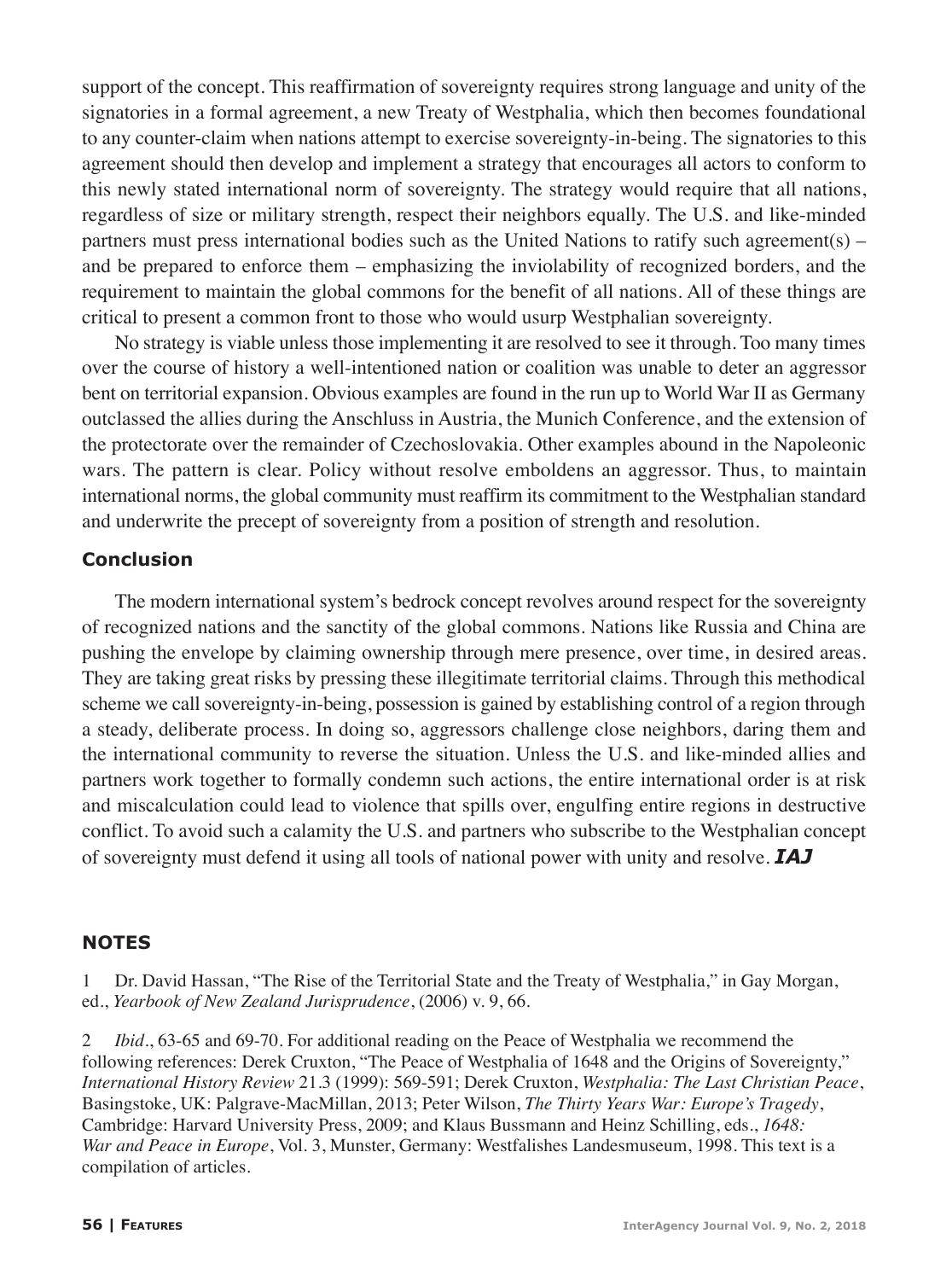3 The 2017 *National Security Strategy* states that China's "efforts to build and militarize outposts in the South China Sea endanger the free flow of trade, threaten the sovereignty of other nations, and undermine regional stability. China's effort to upset the recognized rules presents a challenge to the United States.

4 M. Taylor Fravel, "International Relations Theory and China's Rise: Assessing China's Potential for Territorial Expansion," *International Studies Review* (2010) v. 12, 505-507 and Chee Mun Chew, "China's Perspectives on the Major Island Disputes in the East and South China Seas: Implications for the Strategic Rebalance Toward Asia," (Unpublished Academic Research Paper: Air War College, Maxwell Air Force Base, 2013) 2.

5 Paul McLeary with Ariel Robinson, "He's Kind of a Big Deal" The Situation Report by *Foreign Policy* magazine, accessed on line 9 June 2015 at http://link.foreignpolicy.com/view/53252efef6e3a597521addf22 p33f.1no5/44a33d80.

6 Peter Hopkirk, *The Great Game: The Struggle for Empire in Central Asia*, (Kodansha America: New York, 1990) xv and 5.

7 The term "near abroad" is one used by Russia and is defined as the fourteen recently independent republics on Russia's immediate border that emerged after the dissolution of the Soviet Union. *Encyclopedia of Russian History*, Encyclopedia.com, s.v. "near abroad," accessed 9 November 2017, http://www.encyclopedia.com/history/encyclopedias-almanacs-transcripts-and-maps/near-abroad.

8 William Milam, "The Shadow of Westphalia: Sovereignty and Suzerainty in Europe and Beyond," *The Friday Times* March 22, 2015 accessed online 2 October 2015 at http://www.thefridaytimes.com/tft/theshadow-of-westphalia/.

9 The term sovereignty-in-being is derived from the British naval theorist Julian Corbett's idea of the fleet-in-being found in his book, *Some Principles of Maritime Strategy*. In Corbett's treatise he offers that the mere existence of a flotilla challenges command of the sea, thus it was not necessary to maintain a large "blue water" fleet to compete in the maritime arena of warfare. One only needed to challenge command and achieve local, temporary control of strategic bodies of water to make the conventional opponents challenges multiply. An example of the fleet-in-being concept in operation is the privateer fleet commissioned by the United States during the American Revolution. Though never able to challenge the British fleet on the open ocean – or even in littoral areas – the small flotilla harassed British shipping forcing the naval contingent to deal with them, drawing off critical resources needed elsewhere.

10 *Treaty Concerning the Archipelago of Spitsbergen, and Protocol*. Accessed online 11 October 2015, text found at http://www.austlii.edu.au/au/other/dfat/treaties/1925/10.html. The original signatories to this treaty in 1920were the United States, the United Kingdom, Denmark, France, Italy, Japan, Norway, Netherlands, and Sweden. It was done under the auspices of the League of Nations and additional signatories were added in subsequent years, one of which was the Soviet Union. The treaty agreement recognizes Norway's sovereignty of the archipelago, but it does provide rights to other signatories to conduct activities such as fishing and mining in coordination with Norway. The treaty remains in effect under the League's successor the United Nations and any successor nations, such as Russia, continue to enjoy rights bequeathed from the original signatory.

11 Nina Berglund, "Russia Defies Norway in Arctic," *News in English* (April 2015) accessed online 20 April 2015 at http://www.newsinenglish.no/2015/04/19/russia-defies-norway-in-arctic/ and Ishaan Thardoor, "The Arctic is Russia's Mecca, Says Top Moscow Official," in *Alaska Dispatch News* (21 April 2015), A-5.

12 Stephen Blank, "Russia in the Arctic," *Strategic Studies Institute* (July 2013) 22.

13 Volodymyr Valkov, "Expansionism: The Core of Russia's Foreign Policy," *New Eastern Europe* August 2014. Accessed online 21 March 2015 at www.neweasterneurope.eu/interviews/1292